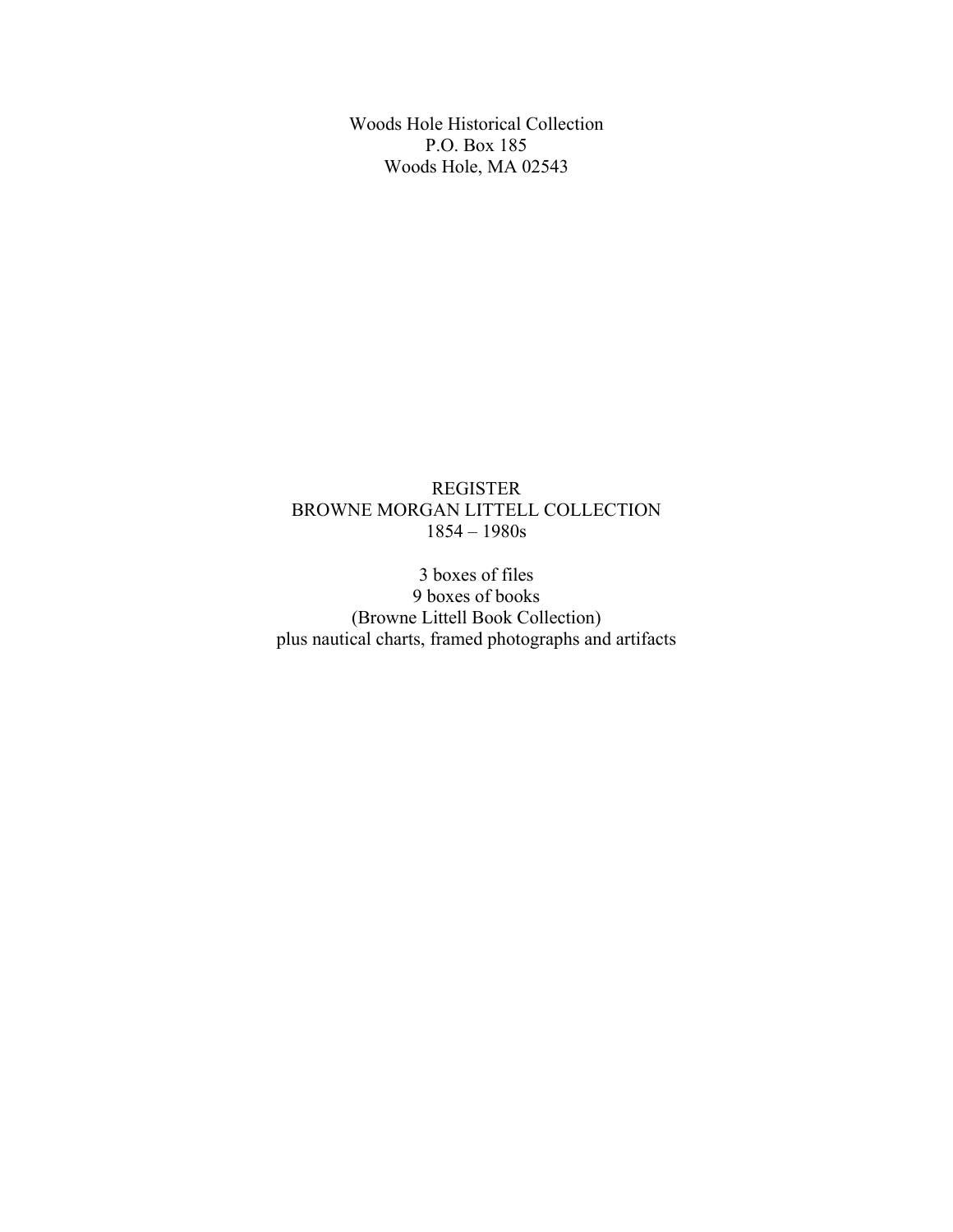#### **BIOGRAPHICAL NOTE** Browne Morgan Littell 1938 - 2005

Browne Morgan Littell was born in Newark, New Jersey in 1938 and raised in Plattsburgh, New York where he graduated from high school in 1956. He received a Bachelor's Degree from Union College, a Master's Degree from Columbia University and a PhD. from Boston University. He taught English at Tufts University and American University, with a specialty in Herman Melville.

His family owned a summer home in Falmouth, Massachusetts and he became very active in sailing in neighboring Woods Hole. His interest in the sea, ships and boats began early when he taught himself to sail his family's Beetle Cat.. He was a legendary racer in Knockabouts and a National Champion in that class. He pursued an avid interest in the history and technology of this class of sail boat. His own boat, *Hecate*, was one of the last two Knockabouts manufactured in fiberglass.

He spent much of his time reading and researching the history of sailing vessels of all kinds as well as the history of racing motor boats. He accumulated many papers, articles and books on maritime history, was always available to do maritime research for others and gave generously of his knowledge for the creation of maritime exhibits.

He became the Steward of the Woods Hole Yacht Club in 1955 and in the 1990s he was on the board of the Woods Hole Historical Museum.

#### **SCOPE NOTE**

In the Littell collection there is extensive information on the Cape Cod Knockabout and material related to racing of this class. Other information concerns various aspects of maritime history. Artifacts include various small maritime artifacts. There is a collection of nautical charts and copies of lines for various sailing vessels. His book collection concentrates on aspects of maritime history as well as tools.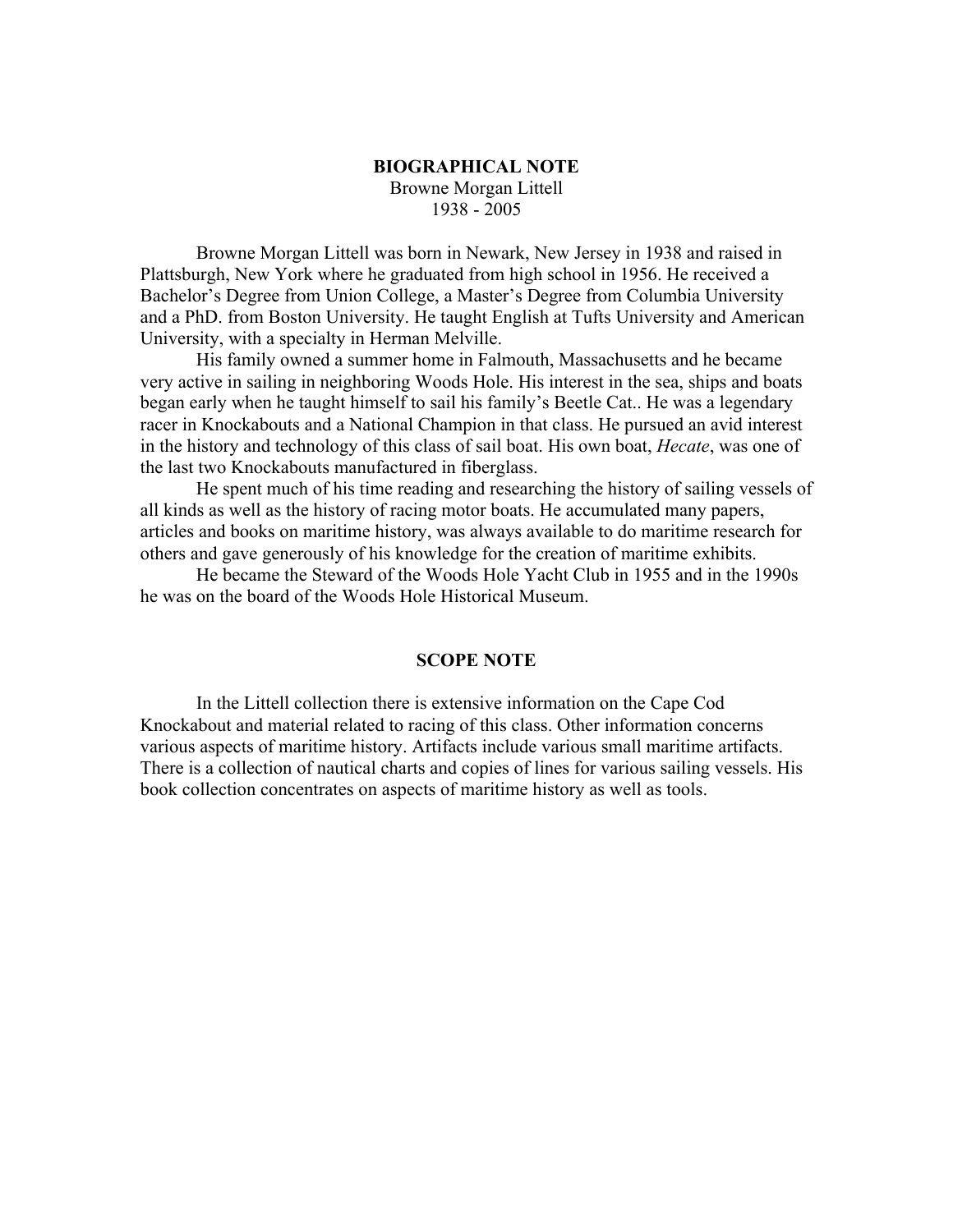#### **BROWNE LITTELL COLLECTION**

#### **BOX 1: BROWNE LITTELL KNOCKABOUT COLLECTION Catalog and History of Cape Cod Knockabouts**

1-1. Cape Cod Knockabout: Development and Specs from Wood to Fiberglass

1-2. Blueprint of Sail and Profile, 1950, by Robert Stanton Fox, with Revisions

1-3. Cape Cod Shipbuilding Corporation: Correspondence (copies) between E.L. Goodwin, Cape Cod Shipbuilding Corporation and Southern Massachusetts Yacht Racing Association, Robert O. Bigelow (SMYRA 18 foot Cape Cod Knockabout Class Committee Chairman), etc., 1954-1959.

1-4. Cape Cod Shipbuilding, booklets, history of boat building, etc.

1-5. Telegram from Vincent DiMaio, Customflex, to Bruce Barnard, Frost Boat, February 9, 1959.

1-6. Frost Boatyard, Development and Specs for fiberglass 18' Knockabout.

1-7. 18' Knockabout Class and Specifications Committee.

1-8. Cape Cod Knockabout Committee, Meeting Minutes, November 21, 1958.

- 1-9. Knockabout Newsletters 1960-1971.
- 1-10.18' Knockabout Class Association Inc. Stationary.
- 1-11. Frost Post-Season Regatta.
- 1-12. Knockabout National Championship Regatta, 1960.

1-13. 25<sup>th</sup> Anniversary Regatta, 18' (Cape Cod Baby) Knockabout Class, S.M.R.Y.A., August 18, 1962 booklet.

- 1-14. Woods Hole Yacht Club Racing Results (Falmouth *Enterprise*), Woods Hole Yacht Club Stationary.
- 1-15. Knockabout Miscellany.

Framed profile drawing of 18' Knockabout from Frost Boat Company.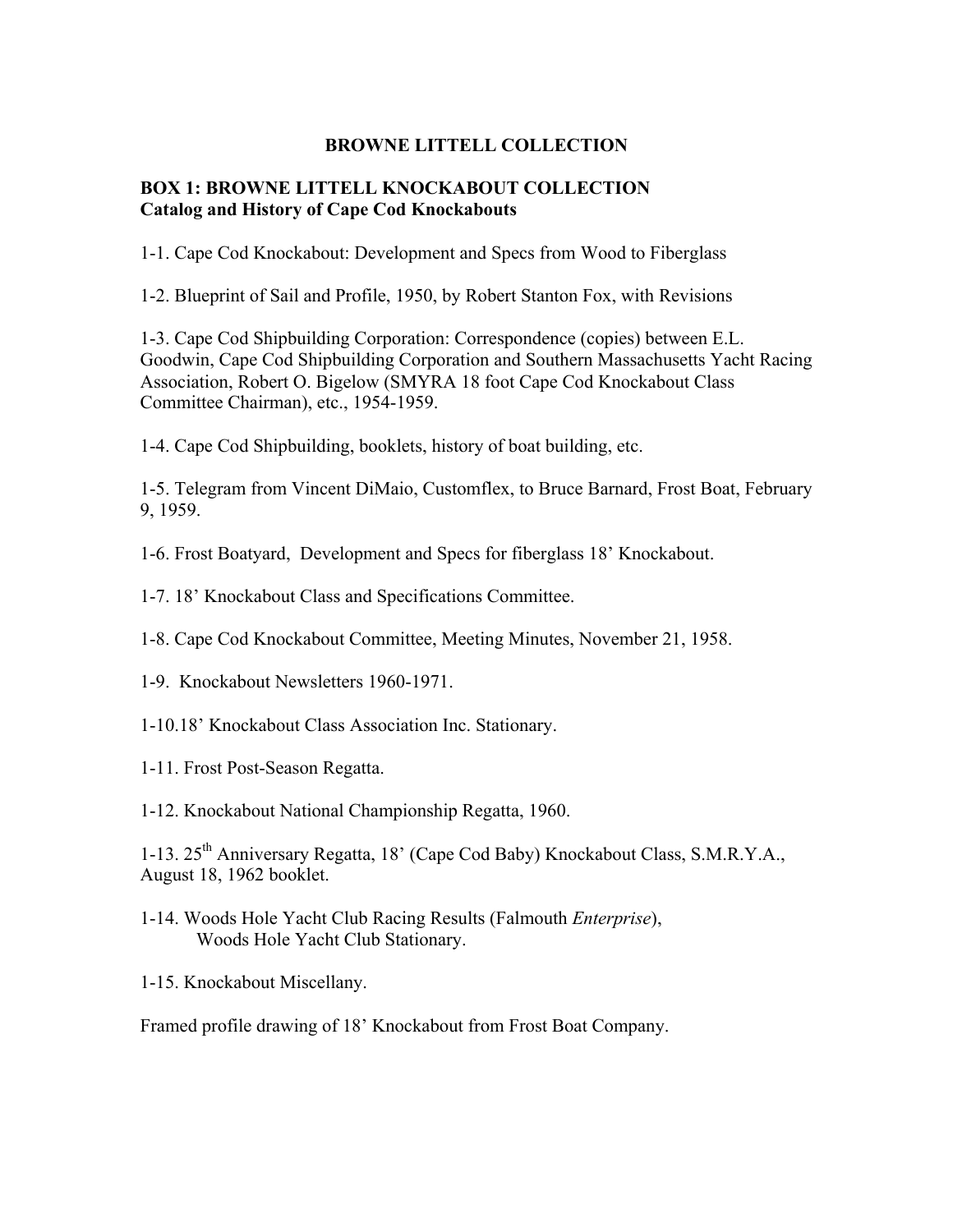#### HISTORY OF FIBERGLASS 18' KNOCKABOUT: *Notes made by Jennifer S. Gaines talking to Browne Littell, 2004*

1954: Demand for fiberglass version of Cape Cod Knockabout

It was discovered that there were no lines for the Knockabout recorded, so the lines were taken off Prince Sears Crowell's *IMP* for Bruce Barnard of Frost Boat Company by Robert Stanton Fox.

The port side lines were taken and doubled (made into a mirror image for the starboard Folder 16: Boat Miscellany (not Knockabout).side).

Vincent DiMaio of Toledo, Ohio, made five molds of the Knockabout, which were sold back here, shipped to Bruce Barnard at Frost Boat Company, and finished there. Vince did the first 45 hulls.

Cape Cod Shipbuilding in Wareham, Massachusetts threatened to sue Frost but their patent had expired. They forced Bruce Barnard of Frost Boat Company not to use CC on the sail but

*PENGUIN* is a wooden Knockabout. She was rebuilt and rivet fastened, was originally built in Wareham.

NOTE: We own both *IMP* and *PENGUIN.*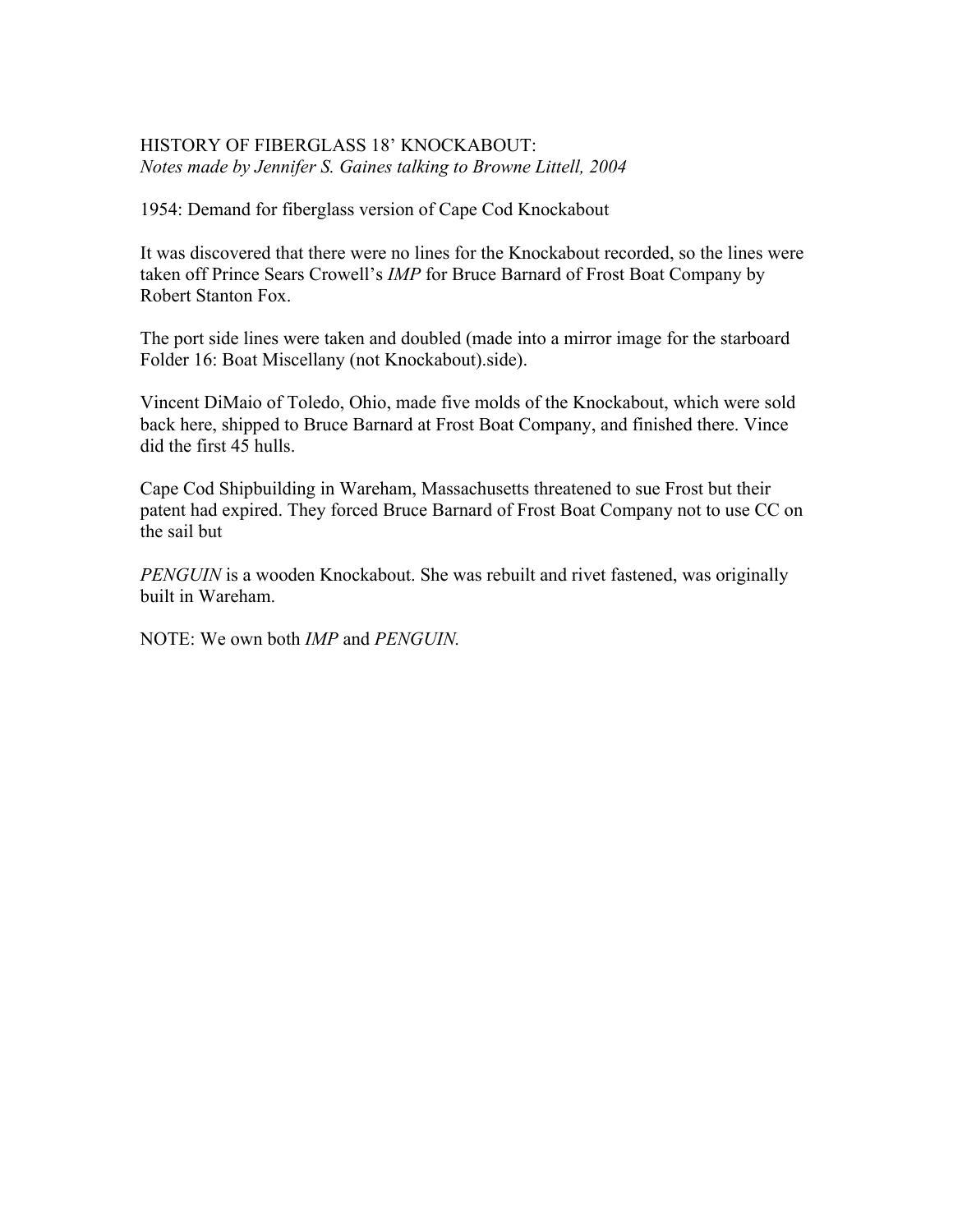# **BROWNE LITTELL COLLECTION**

#### **BOX 2: BOAT INFORMATION**

2-1. Cape Cod Boats (pamphlet)

2-2. Boat Miscellany

2-3. Harmsworth Trophy Photos and Information

2-4. *Baby Bootlegger,* speed boat, 1980s (copy of articles about)

2-5. Copies of articles from *Yachting, The Rudder*, c. 1908-1910, about motor racing boats and cup races

2-6. Copies of various sailing yacht photos, copy of index of items in Mariners Museum, Newport News, Virginia, of the boating and yachting photos of Clinton H. Crane, 1920s and 1930s.

2-7. Newsletters (Spring 1983, 1988-No.17), Photos of half-models and one sailing yacht from the Herreshoff Marine Museum, Bristol, R.I.

2-8. Correspondence re *Cayadetta*, inquiring into its origin

2-9. Copies of descriptions and photos of several St. Lawrence River steam yachts: *Calumet* and *Mollie C*.

2-10. Copies from the Haffenreffer-Herreshoff Collection, Hart Nautical Museum, M.I.T. of various Herreshoff hull designs and boat fittings for Woods Hole area boats: such as spritsails, *Quakeress, Quakeress III*, *Radiant, Dude*, etc.

2-11. Copies from the Hart Nautical Museum, M.I.T., of boat designs and fittings from Tams, Lemoine & Crane.

2-12. Correspondence, etc. for print orders and research at the M..I.T. Museum

2-13. Copy of typewritten manuscript: Basic Boatbuilding (9 pages)

2-14. *Glenn's History of Lake Champlain (New York and Vermont), Volume 6, Lake Champlain Sailabouts and Cape Cod Knockabouts*. Paper covered thick booklet, 8 ½ x 11 inches.

## **BOX 3: ARTIFACTS**

Hydrometer from Mr. Lilly's bedroom at "Red Oaks" (Quissett, Falmouth, Mass.) Whetstone from Eddie Swift's shop (oiled with whale oil) (Woods Hole, Mass.) Quissett Beach Association ID Tag (04-21) Various boat plates, pins and badges:

- Brass plate from Cape Cod Ship Building Corp.

- Brass plate (un-numbered) Herreshoff Mfg. Co.
- Cloth badge, St. Petersburg-Fort Lauderdale Race 1969.
- Metal tag, Miami-Montego Bay Yacht Race, March 1971.
- Pin, Woods Hole Historical Museum Model Boat Show (red).
- Octagonal metal pin, The Mount Washington 18.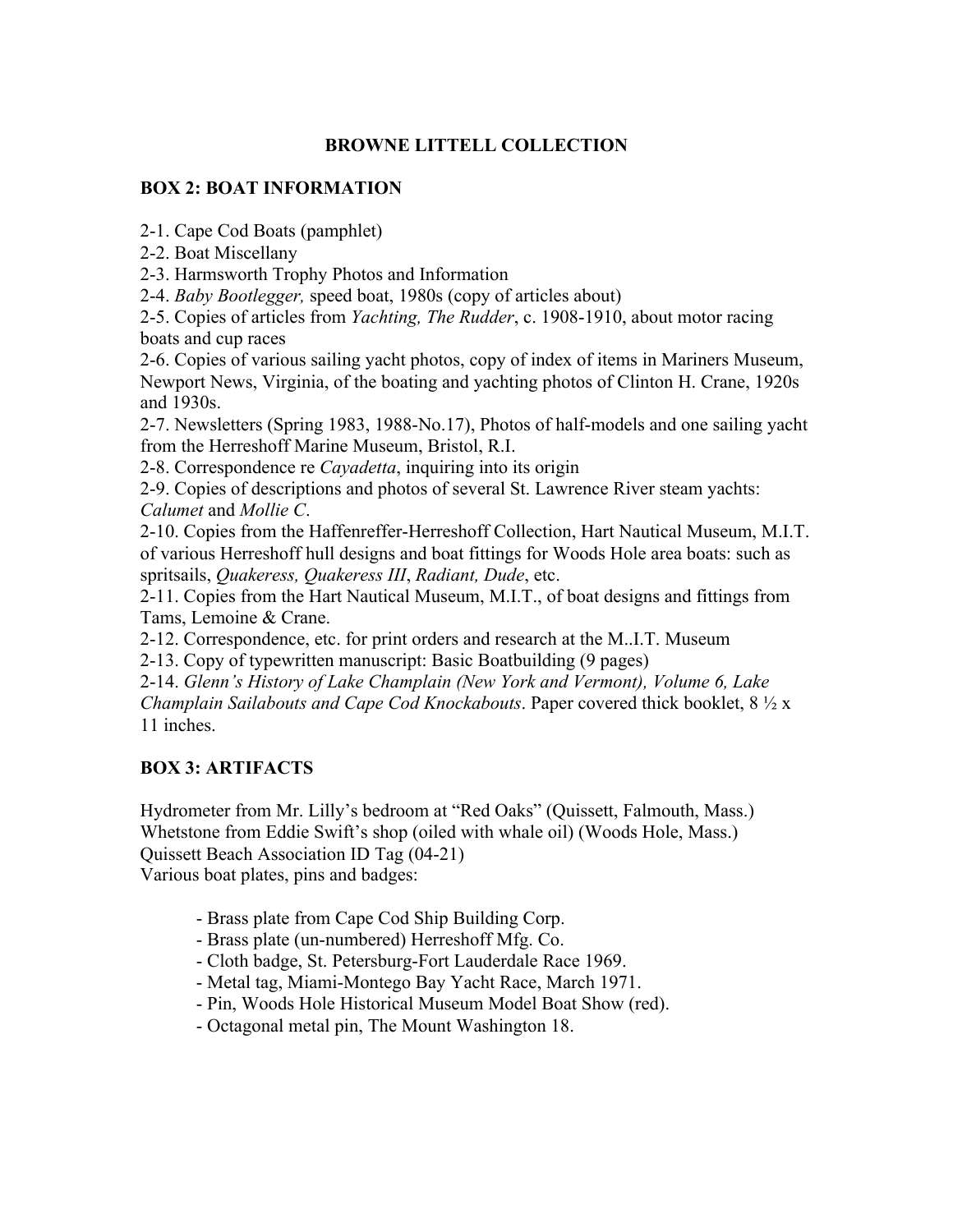### **ARTIFACT** (in tin box):

Two Ship's Biscuits from the *Andrea Doria* (sunk off Nantucket, July 26, 1956; life boats brought into Little Harbor Coast Guard Station).

## **BOX 4: ARTIFACT**

Leather boat bumpers from a Naushon tender

## **BOX 5: Album of Sailing Photographs**

Photo album, 11 x 15 inches, leatherette and burlap cloth cover. Contains 23 pages of mostly black and white photos, the majority by Dorothy I. Crossley, of Cape Cod Knockabout races, America's Cup Races, hurricane damage in Woods Hole. One page clipping of "The Dog Watch", a racing trophy article.

*The album pages have deteriorated, become brittle and are crumbling to bits. Therefore each page and its photos has been encased in a mylar sleeve. The photos are in good condition.*

## **FRAMED PHOTOGRAPHS:**

Black and white photo of the wrecked whaling bark *Wanderer* with salvors, framed in natural wood taken from the wreck, approximately  $16 \frac{1}{2} \times 14 \frac{1}{8}$  inches. Brass label attached.

Black and white photo of the *Cayadetta* (steam yacht used by M.B.L.). Matted in pale green with olive green frame, approximately 18 x 15 ½ inches. Correspondence about the origin of the yacht is in Box 2.

Color photo of Bruce Barnard's sloop *Storm* during a race in heavy weather. Browne was one of the yellow-slickered crew on board. Matted in white and framed in natural wood, approximately 17 x 21 inches.

## **CHARTS, BOAT LINES AND POSTERS:** (rolled)

1. Marine Disasters of Buzzards Bay, material compiled by B.W. Luther, calligraphy by Susan Doucette, published by Peter J. Closson, Sandwich, Mass, 1971. Laminated poster. 2. Marine Disasters of Cape Cod, material compiled by B.W. Luther, published by Peter J. Closson, 1970, Published by H. Arnold Carr, 1982, Monument Beach, MA. 02553. Laminated poster.

3. NOAA-Coast & Geodetic Survey Chart 1209. Nantucket Sound and Approaches, 1943, Revised 1957.

4. NOAA-Coast & Geodetic Survey Chart 1210. Martha's Vineyard to Block Island including Buzzards Bay, 1941, Revised 1948.

5. U.S. Department of Commerce-Coast & Geodetic Survey Chart 249. Buzzards Bay. n.d.